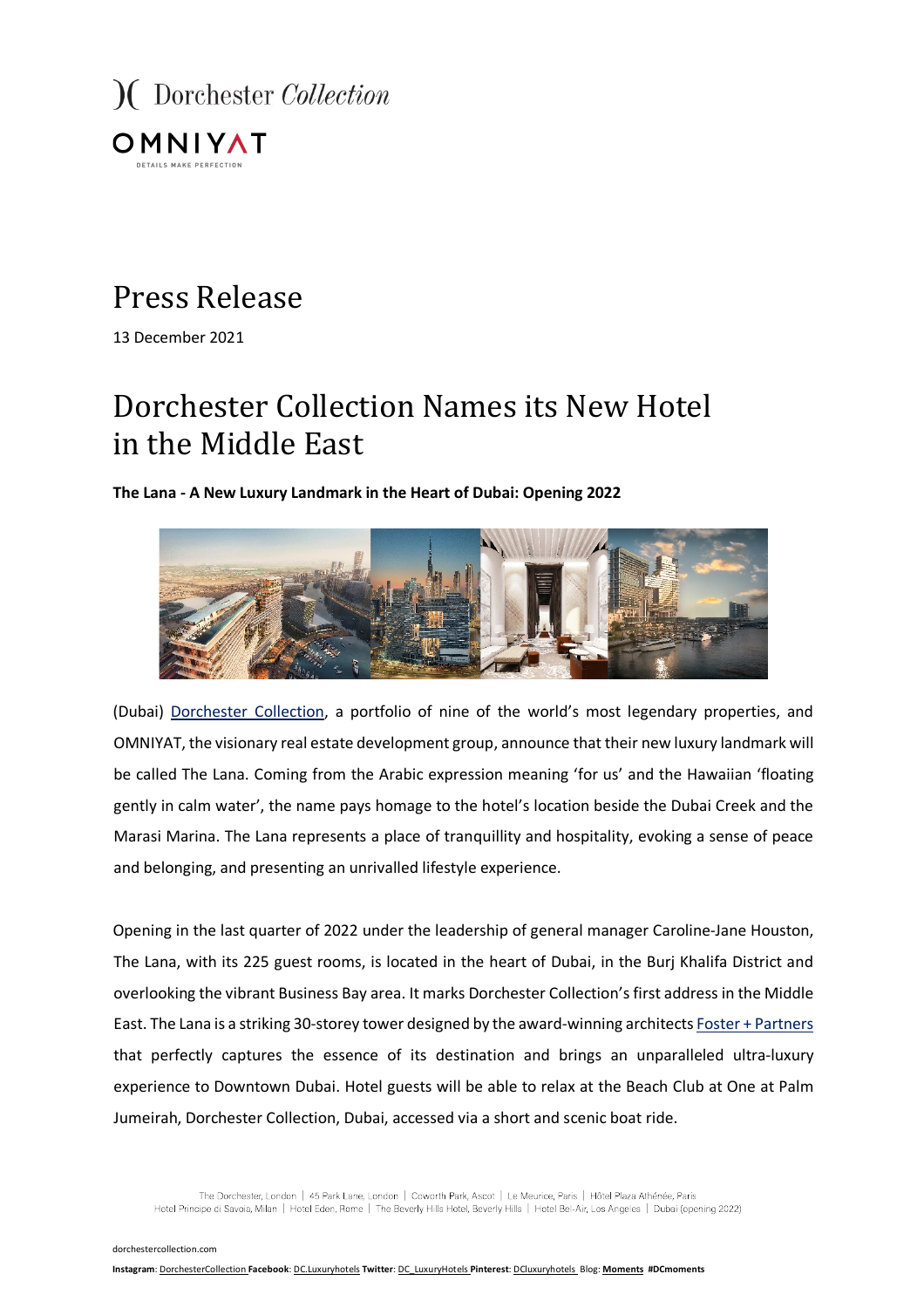

With interiors by Parisian duo Gilles & Boissier, The Lana is designed to accentuate Dubai's stunning vistas, with views of the Burj Khalifa, beautiful sunsets to the northwest and seemingly endless landscapes to the southeast. All aesthetic choices are reflective of the hotel's prime location. A desirable destination for locals and international travellers alike, The Lana is just 20 minutes from Dubai International Airport, 75 minutes from Abu Dhabi International Airport, and a 15-minute walk from Burj Khalifa and the adjacent Dubai Mall.

The 225 unique guest bedrooms include 69 suites and all feature floor-to-ceiling windows and lightflooded spaces. Design is contemporary, inspired by the city setting, with details such as stone parquet flooring, triple-height ceilings, and screen dividers to create an ambience that is at once welcoming and discreet. Dark marble, rounded furniture, and soft hues of gold, beige, and olive are seen throughout the living spaces. A highlight of the in-room experience is the deep-soaking bathtubs, some of which will be positioned in the windows, affording occupants superb city views while they bathe.

Commenting on The Lana, Christopher Cowdray, CEO of Dorchester Collection, said, "The Lana is one of the most anticipated hotel openings of 2022, given its incredible design-led credentials in a superb location in one of the world's most vibrant cities, and a rooftop scene that will attract much attention. We're looking forward to bringing Dorchester Collection's renowned brand of luxury hospitality combined with OMNIYAT's real estate vision to a new region that is home to so many of our guests around the world."

Mahdi Amjad, founder and executive chairman of OMNIYAT, comments, "At OMNIYAT, we are committed to delivering the highest standards of quality and design. The Lana, our newest property with the illustrious Dorchester Collection, redefines the standard of luxury. The Lana's sophistication, opulence, and design will undoubtedly make it a standout feature in the Emirates' picturesque skyline."

A hallmark of Dorchester Collection hotels are the signature suites and at The Lana, guests will have 21 signature suites to choose from. Residential in feel, each of the signature suites are palatial and an open floor plan that allows for the surrounding lush tropical landscapes to flow from outdoors in.

The Dorchester, London | 45 Park Lane, London | Coworth Park, Ascot | Le Meurice, Paris | Hôtel Plaza Athénée, Paris Hotel Principe di Savoia, Milan | Hotel Eden, Rome | The Beverly Hills Hotel, Beverly Hills | Hotel Bel-Air, Los Angeles | Dubai (opening 2022)

dorchestercollection.com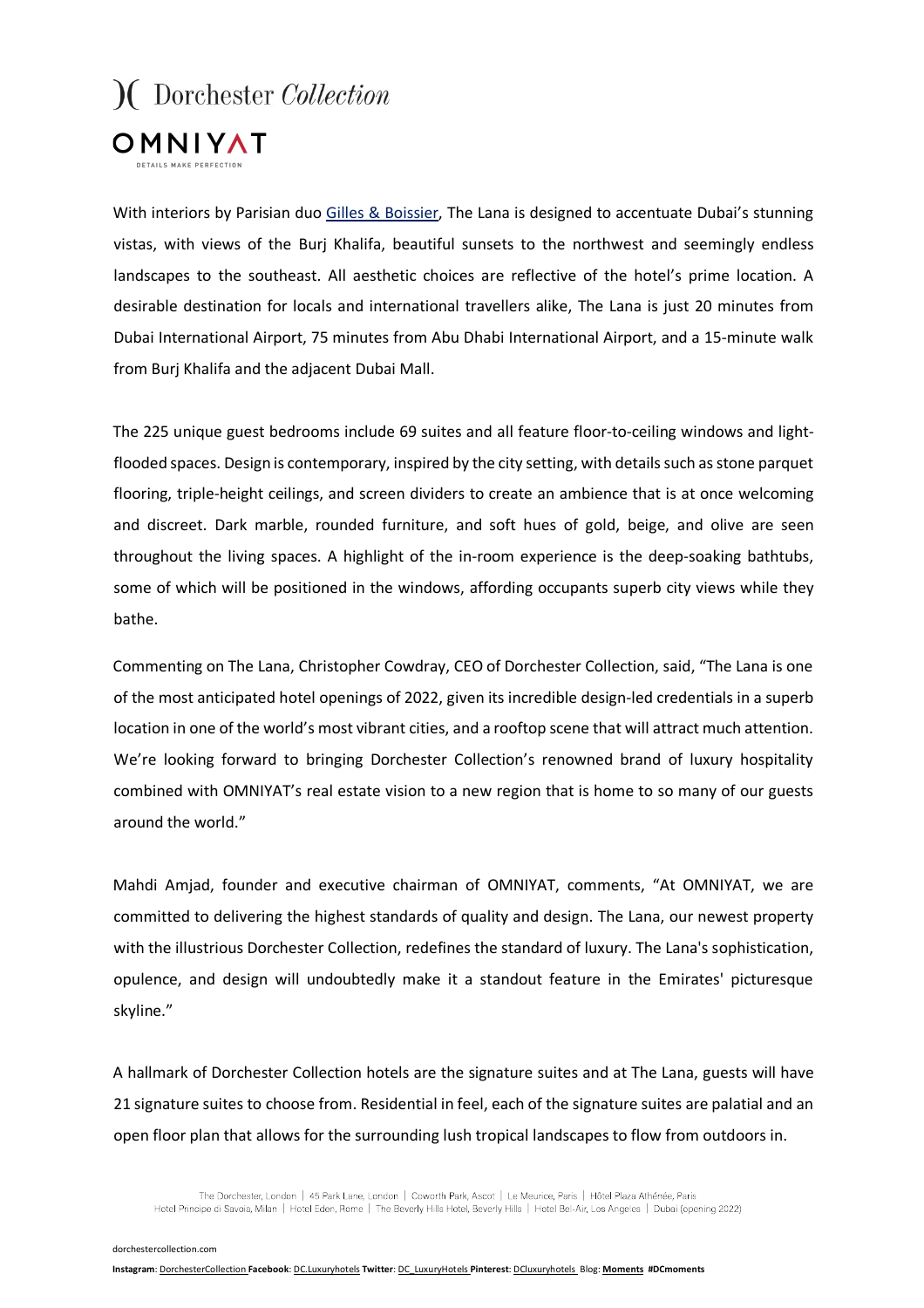

The Lana's Presidential Suite and Royal Suite afford guests to the hotel a new level of luxury. The 333 m<sup>2</sup> Presidential Suite features two sitting rooms, specifically for entertaining, a garden room, dining room, and expansive private terrace that runs the length of the elevation. The two-bedroom Royal Suite, boasts an impressive 357  $m<sup>2</sup>$  of indoor and outdoor living space, wrapping around the north corner of the building.

Generous onsite amenities will be key to The Lana guest experience, and guests can expect the world-renowned concierge and engaging service that Dorchester Collection is known for. Arriving guests and visitors will be welcomed on the second floor, one level up from the water, with reception, concierge, an indoor-outdoor social lobby space, as well as a pastry counter. The second floor will also be home to the secluded garden lounge.

The hotel's fourth floor will be a scene all its own with a modern Mediterranean restaurant offering indoors and outdoors dining as well as a private dining space. The fourth floor will also host an Italian café, with seating indoors and outside. The Lana's signature restaurant and lounge is found on the hotel's 18<sup>th</sup> floor and guests can expect an experiential dining experience unlike anything else in Dubai. Further up, on the 29<sup>th</sup> floor is the hotel's spa, wellness centre, and state-of-the-art gym. The hotel's rooftop pool on the 30<sup>th</sup> floor, available only during the day to hotel guests, will feature cabana service. Come nightfall, the space will transform into a lounge and Dubai's hottest nightlife destination for revelry under the stars.

The hotel's general manager Caroline-Jane Houston joined Dorchester Collection from Dubai-based Emaar Hospitality Group. A seasoned industry expert known for delivering exceptional guest experiences, Ms Houston brings over 20 years of hospitality industry experience and a deep knowledge of the Dubai market to her role. "The forthcoming opening of The Lana marks a new era of luxury in Dubai, and I am honoured to be managing the hotel and its exciting launch where our guests can be part of history in the making and forge our legacy," remarked Ms Houston.

As part of the waterfront living development, Dorchester Collection is also managing the adjacent 39 residences with their double height spaces, floor to ceiling glass windows and expansive terraces. Part of The Residences will be a podium with a mixed-use retail facility including carefully selected retail and food partners. In addition, the brand manages the 94 apartments at OMNIYAT's architectural masterpiece One at Palm Jumeirah, Dorchester Collection, Dubai, which captures the

The Dorchester, London | 45 Park Lane, London | Coworth Park, Ascot | Le Meurice, Paris | Hôtel Plaza Athénée, Paris Hotel Principe di Savoia, Milan | Hotel Eden, Rome | The Beverly Hills Hotel, Beverly Hills | Hotel Bel-Air, Los Angeles | Dubai (opening 2022)

dorchestercollection.com